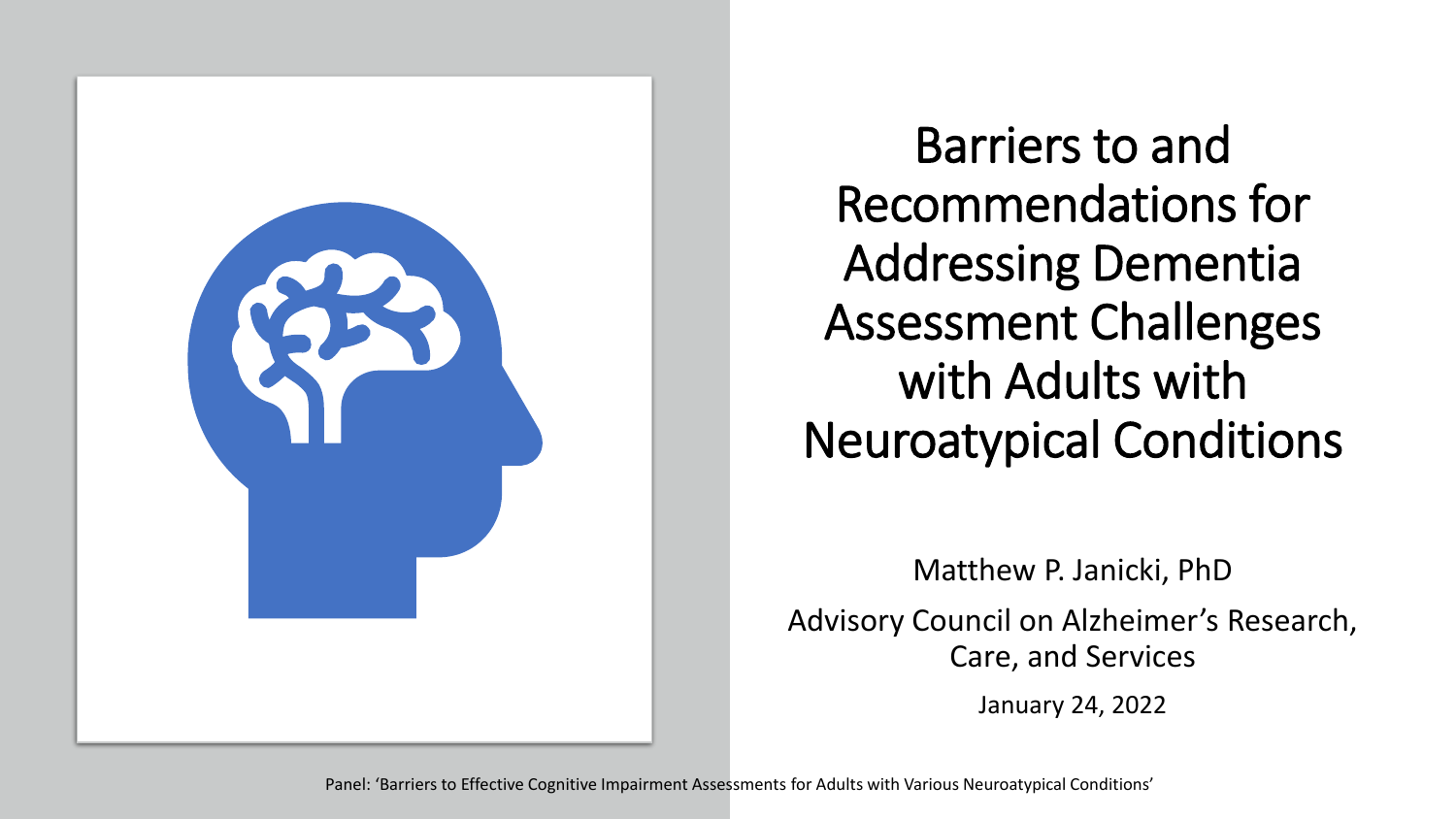### What is this about?

- People with certain disabilities and conditions lack equity with respect to access for early detection of MCI and dementia…
	- *Why* are there barriers and *what* are they?
	- *What* can be done to achieve equity?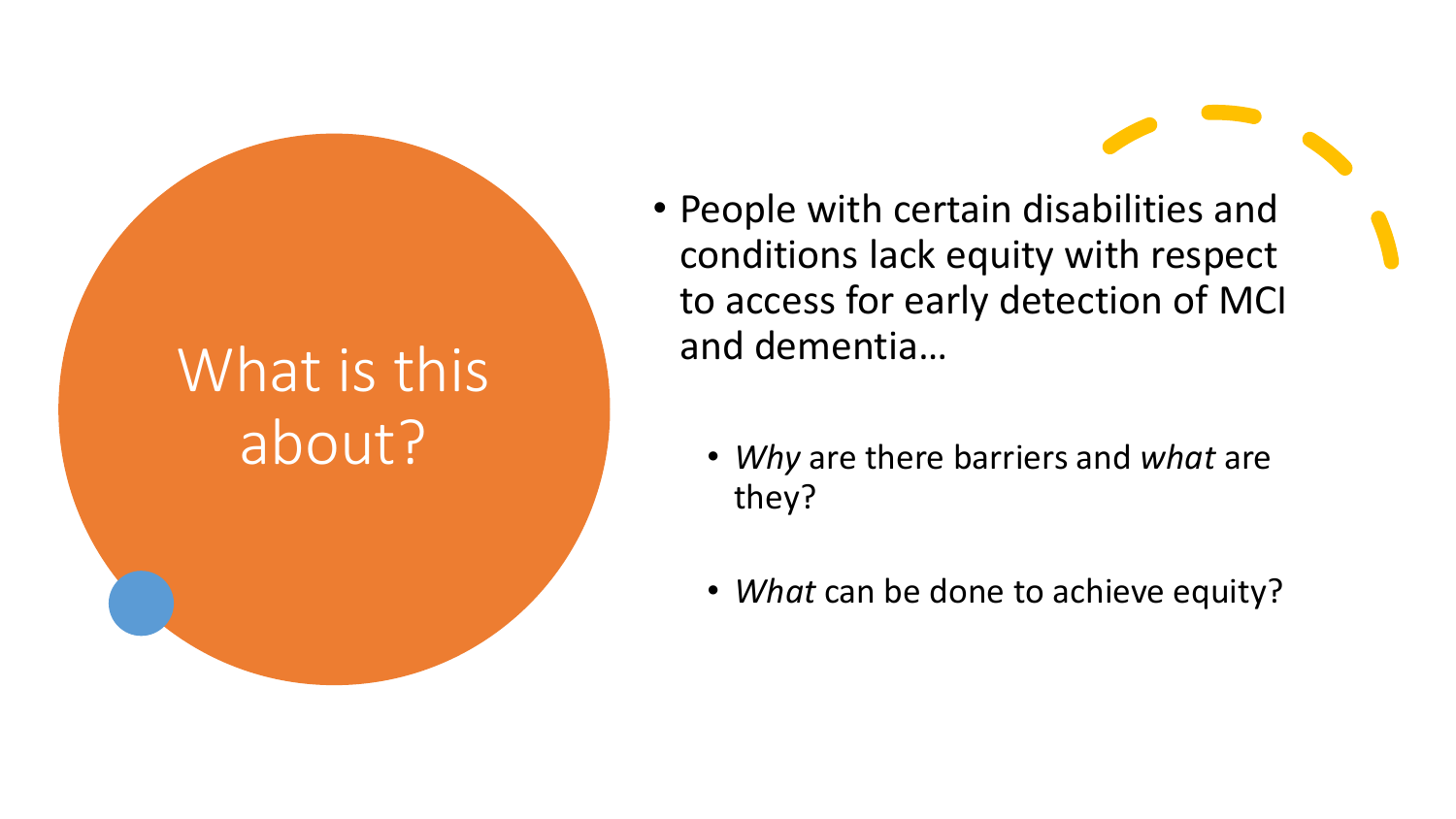# Background

- The **Affordable Care Act** (ACA) calls for conducting an early detection assessment for cognitive impairment as part of the annual wellness visit (AWV)
	- Many adults with **neuroatypical and neurodivergent conditions** are seen during the AWV, but it may be difficult for clinicians to discern newly emerging cognitive changes from pre-existing cognitive limitations
	- Current **federal guidance** for the early detection/assessment of cognitive impairment related to MCI or dementia does not include protocols or special considerations needed for the assessment of such adults
	- Inaccurate detection/assessment may lead to **mis- or under-diagnosis** and lack of treatment or interventions *or* applications of inappropriate treatments or interventions – and potentially mislead planning for post-diagnostic supports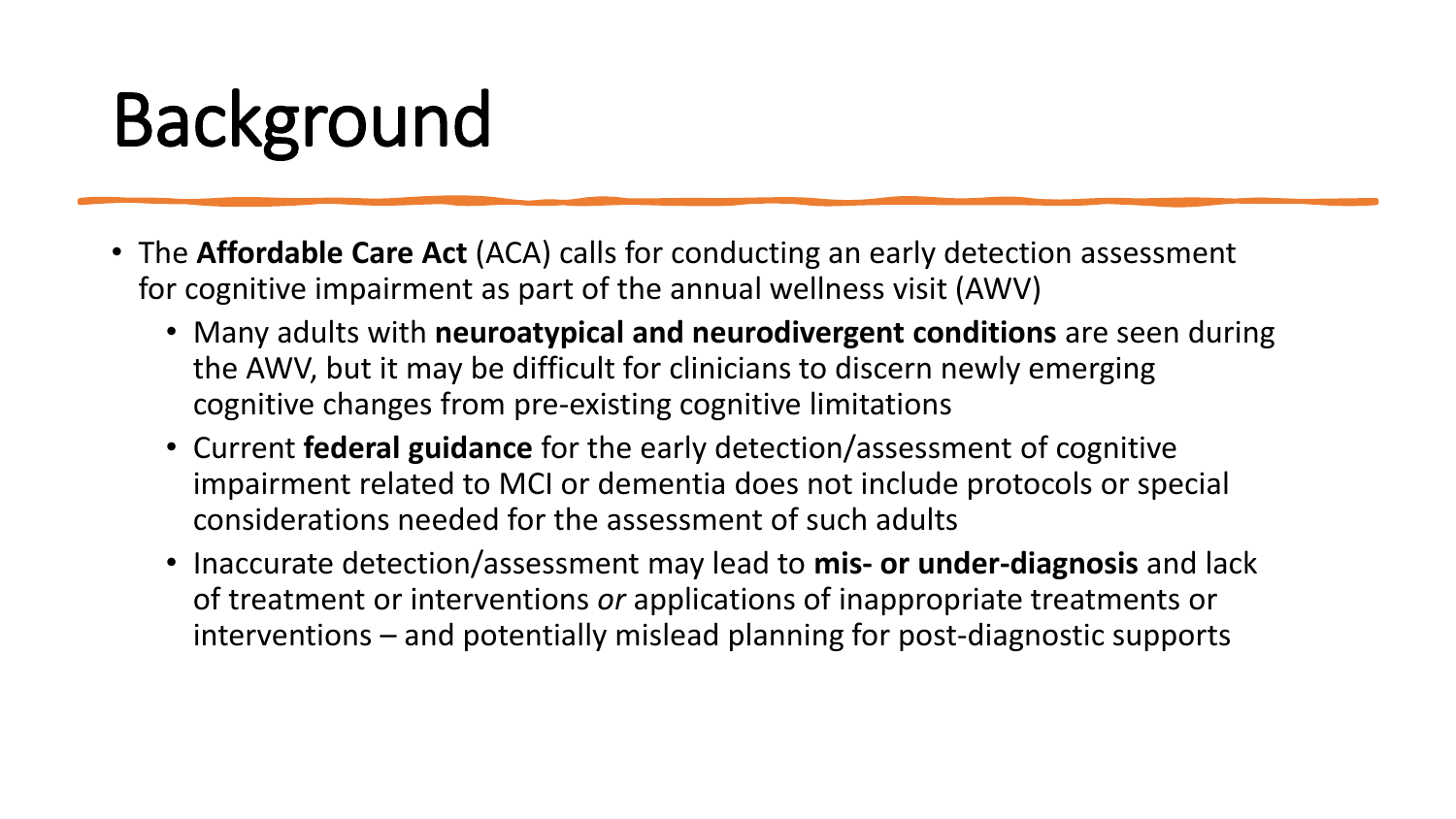## What is required?

- The **Patient Protection and Affordable Care Act of 2010** (ACA) contains a provision for the detection of cognitive impairment that is part of a person's annual wellness visit (AWV).
- The ACA provision is intended to support the beneficiary to develop and discuss a plan of preventive care for the coming year that includes
	- receiving health advice
	- routine measurements
	- screening
	- advance care planning
	- and other tasks related to prevention
- The procedures employed require involving an adult in conversation, asking him or her to undertake certain activities to demonstrate function, and generally understand what is being asked by the clinician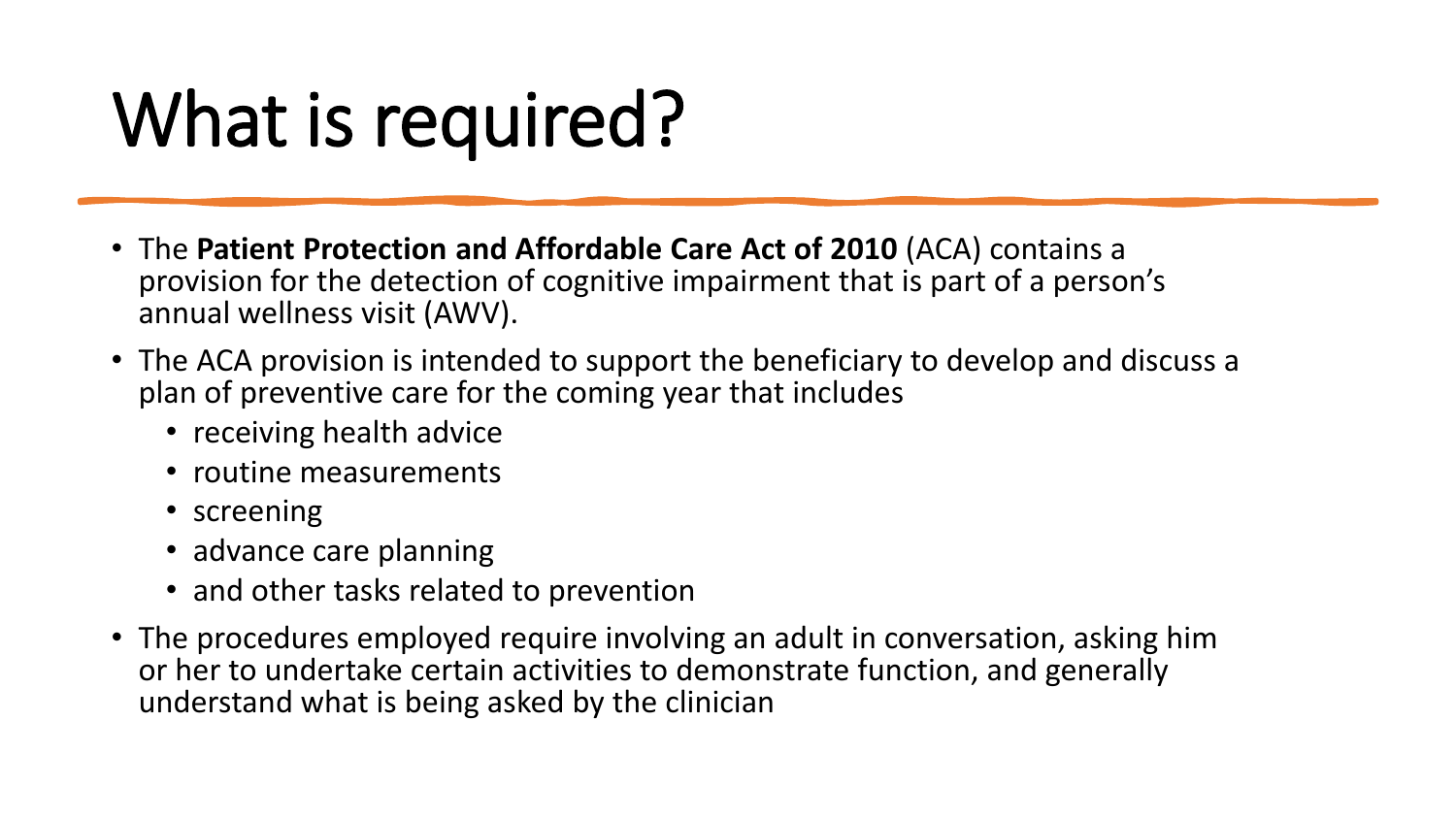# What else is required?

- CMS has **detailed guidance** for cognitive assessment and care plan services
- The guidance
	- suggests that clinicians interview the adult and informants during the assessment process, use a brief cognitive test, and evaluate health disparities, chronic conditions, and other factors that may contribute to an increased risk of cognitive impairment
	- notes that if a clinician detects cognitive impairment at an AWV or other routine visit, he or she may perform a more detailed cognitive assessment and develop a care plan
	- estimates, for reimbursement purposes, that a clinician might spend 50 minutes face-to-face with a patient and independent historian to perform the follow-up elements leading to care planning\*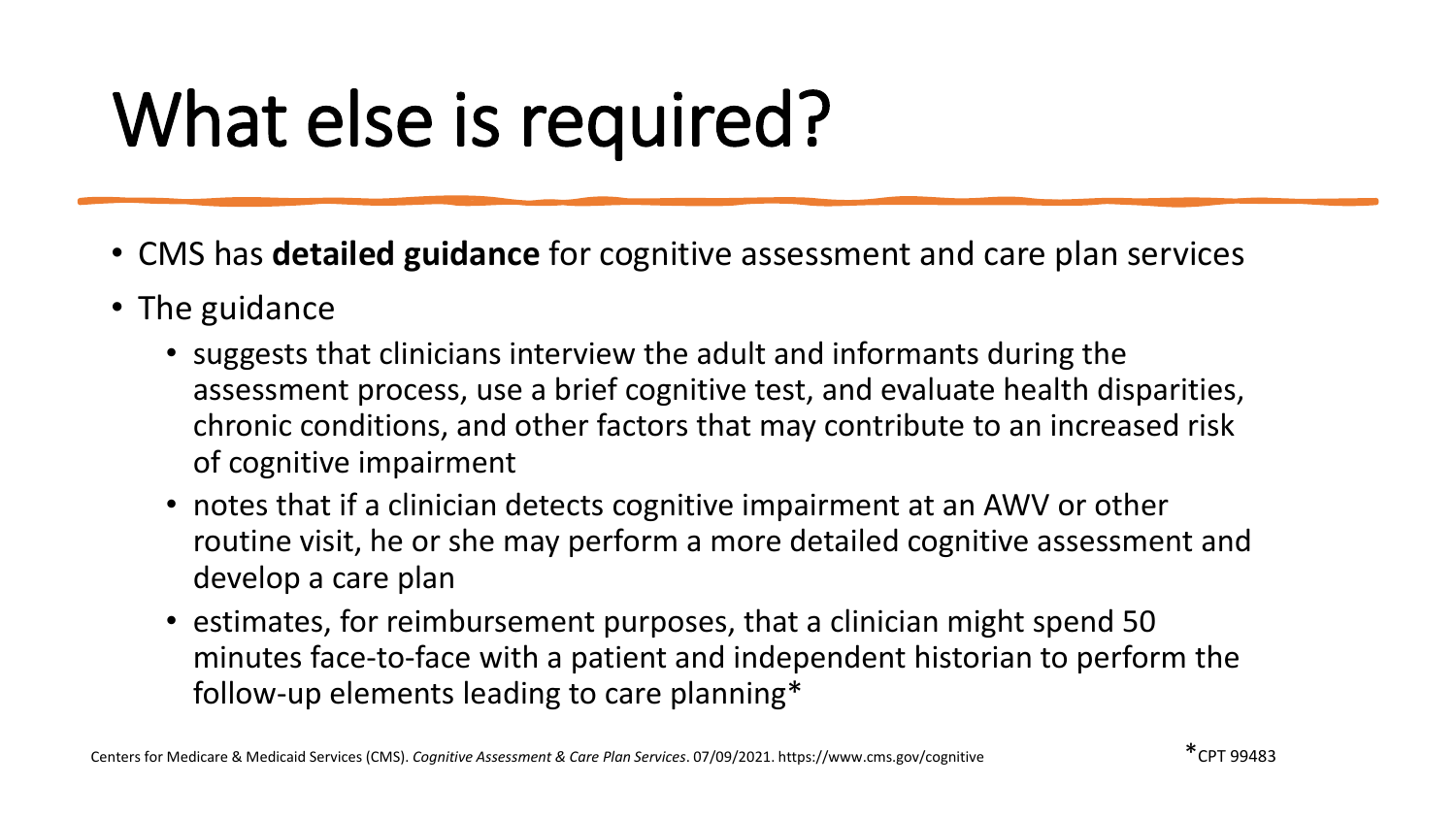Which groups of adults may face special challenges when being assessed?

- **Neuroatypical conditions** include:
	- Acquired and traumatic brain injury
	- Autism spectrum disorder
	- Cerebral palsy
	- Intellectual disability
		- Down syndrome
		- Intellectual disability with severe behavioral/mental health issues
	- Serious mental illness
	- Significant vision/hearing impairment

*"Each of these conditions has a range of prevalence in the adult population in the US, but in aggregate they represent a considerable number of Americans – probably between 10 and 25% of all older adults who may initially present with MCI or dementia at their annual wellness visit or other older-age screening."*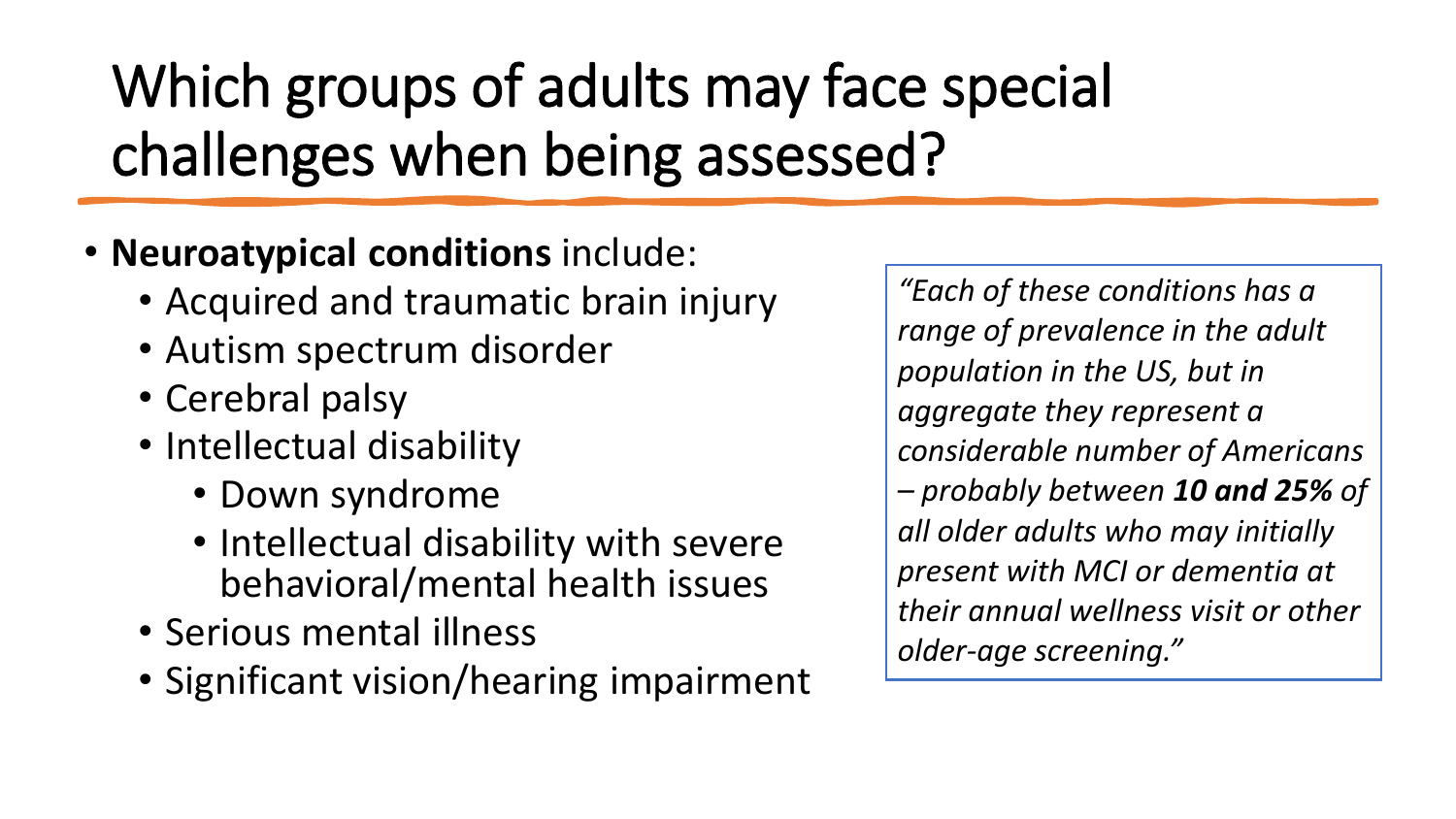

### The Neuroatypical Conditions Expert Consultative Panel

Assembled by the Lumind IDSC Foundation and the National Task Group on Intellectual Disabilities and Dementia Practices

• Composed of academic and clinical experts familiar with each of the neuroatypical conditions included

Charged with **examining** what **barriers** existed to effective screening, detection, and assessment of adults with neuroatypical conditions and with **identifying** the special **adaptations** that may be employed when examining adults with these conditions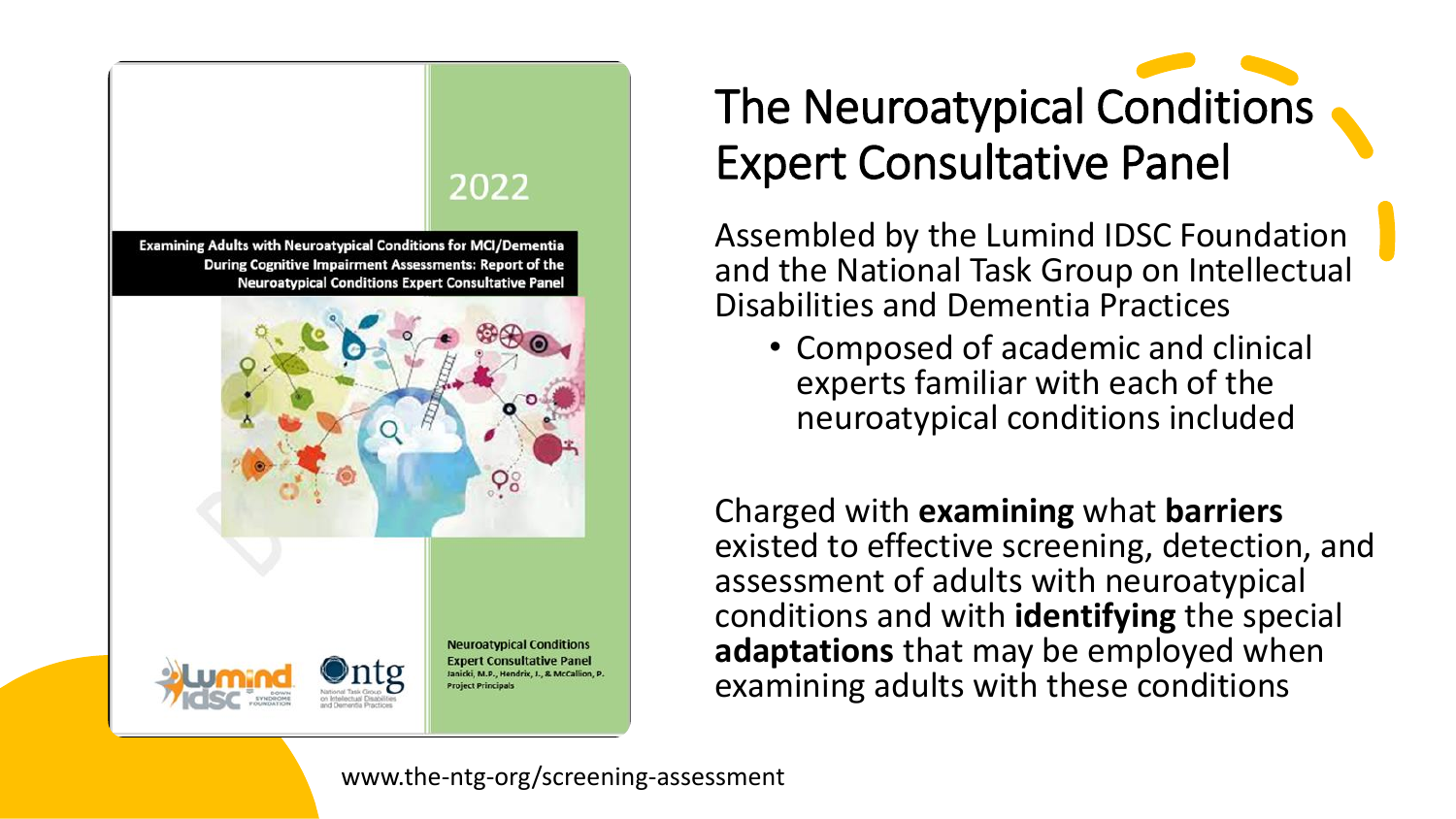### What are some barriers for assessing adults with neuroatypical conditions?

#### **Assessment Barriers**

- Recommended **instruments are based on normative data** appropriate for neurotypical adults but not for neuroatypical adults
- Information is lacking as to when **instruments might not apply** with adults with neuroatypical conditions
- Guidance not given on need for **baseline and sequential applications** of measures when emerging cognitive decline overlays existing cognitive impairment
- Instruments **not adapted for cultural or language factors** to make them more familiar to some adults with neuroatypical conditions
- Examinations by **clinicians unfamiliar**  with neuroatypical conditions may lead to misunderstandings

#### **Communication Barriers**

- Some adults may have various types of aphasia that would interfere with **verbal functioning**
- Some adults with hearing impairments may **not hear instructions** or those with cognitive limitations may not **comprehend queries or instructions**
- Some adults may **not respond in a typical manner** or may react adversely to touch or requests for information, or lack the motor skills to complete certain performance requests
- Impediments may lead to clinician misjudging the **adult's state of mind** and/or mistake normal behaviors as symptomatic of MCI or dementia
- Clinicians not **understanding** adults with **impaired speech** (*e.g., articulation*)

#### **Condition Barriers**

- Clinicians unfamiliar with neuroatypical conditions could **misunderstand the neurological processes** in play
- Clinicians **unaware of an adult's degree of preexisting cognitive disability** and coincident conditions, immediate lived history of the individual, remote history of trauma, expressed or unexpressed anxiety at the examination, and understanding of posed questions and/or preexisting limits in expressive language skills can misguide assessment
- **Confounding symptoms** and presentations by adults having multiple conditions (e.g., DS and ASD; CP and psychiatric disorder) can impair assessment
- Some conditions may have **impairments that confound** the flow of the assessment process – e.g., hearing, vision, thought disorder, rigidity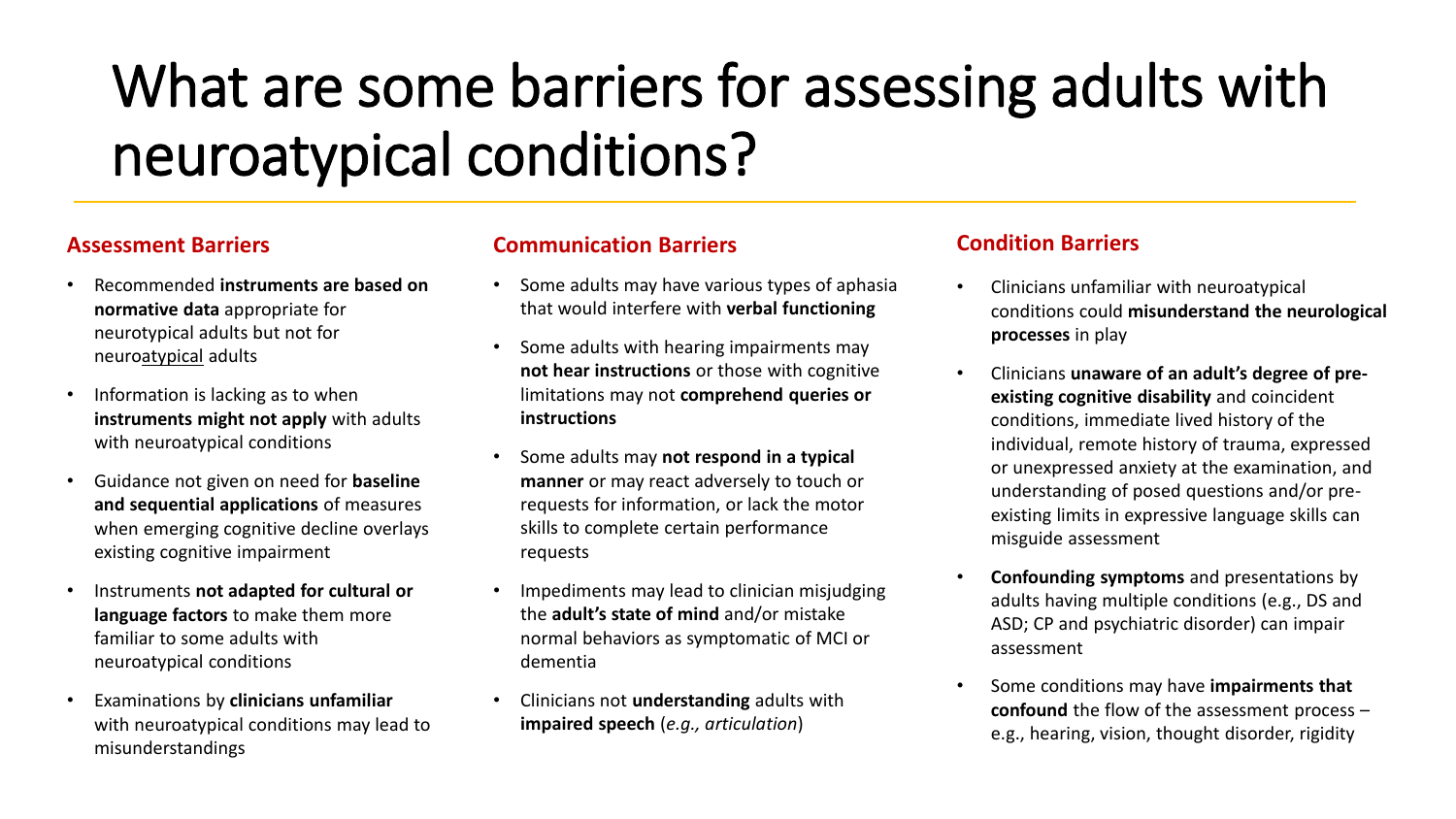# Key Findings

Adults with neuroatypical conditions **face a variety of barriers to being accurately examined** and having determinations made about whether they had a new cognitive impairment.

**Most clinicians experience difficulties in discriminating current behavior and function** from that which was preexisting in some of the conditions, particularly those that may include lifelong cognitive deficits.

Many of the **conditions included problems** with comprehension, oral communication, motor task performance impediments, recognition of assessment related visuals, and comfort in testing situations.

For conditions with pre-existing cognitive issues, **the use of standardized dementia assessment measures was not indicated** unless the measures were significantly adapted or specially designed.

For conditions **with motor or sensory impairments, special adaptations** related to compensating for the impairments were necessary to obtain valid scoring.

**Some of the conditions had definable risk for MCI or dementia** and were backed by a significant field of study; others were still beginning to be studied and presented with varied expectations for risk of dementia and inherent factors affecting cognitive decline.

To increase the accuracy rate in the assessments, **practitioners should be aware of the nature of aging effects in these conditions**, know the expectations for cognitive decline and risk of dementia (*and what type*), and be familiar with testing adaptations that can facilitate the examination process to generate meaningful data.

Not providing **reimbursement for assessments to adults with risk for younger-onset dementia** (not yet age 65) is a **barrier** to the effective and early detection among some adults, including those with cerebral palsy, Down syndrome, some ABIs, and other neuroatypical conditions.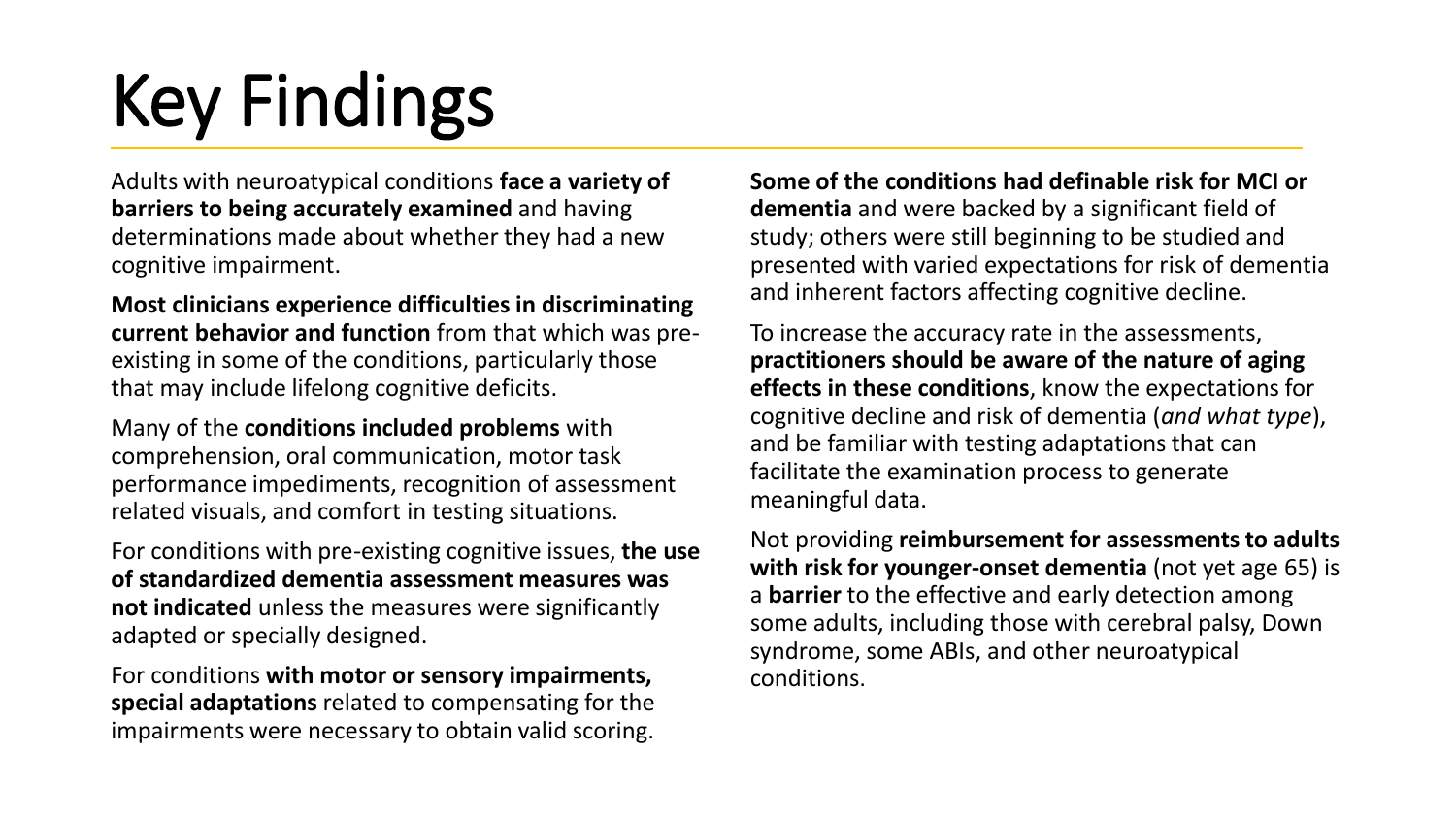## Recommendation #1

**Broadening federal guidance to include adaptations of assessment practices to accommodate neuroatypical conditions** 

- Enhance existing or **developing new protocols** and **guidelines** for examining adults with primary and/or secondary or compound neuroatypical conditions
- Promote the development of **specially designed instruments** specifically for Annual Wellness Visit initial and subsequent examinations
- Adapt existing guidelines to accommodate **cultural and language diversity**  particularly targeted for neuroatypical conditions
- Create **listings and directories** of clinicians who are expert in examining adults with collective or individual neuroatypical conditions
- Expand **local diagnostic resources** and clinical services familiar with examining and treating adults with neuroatypical conditions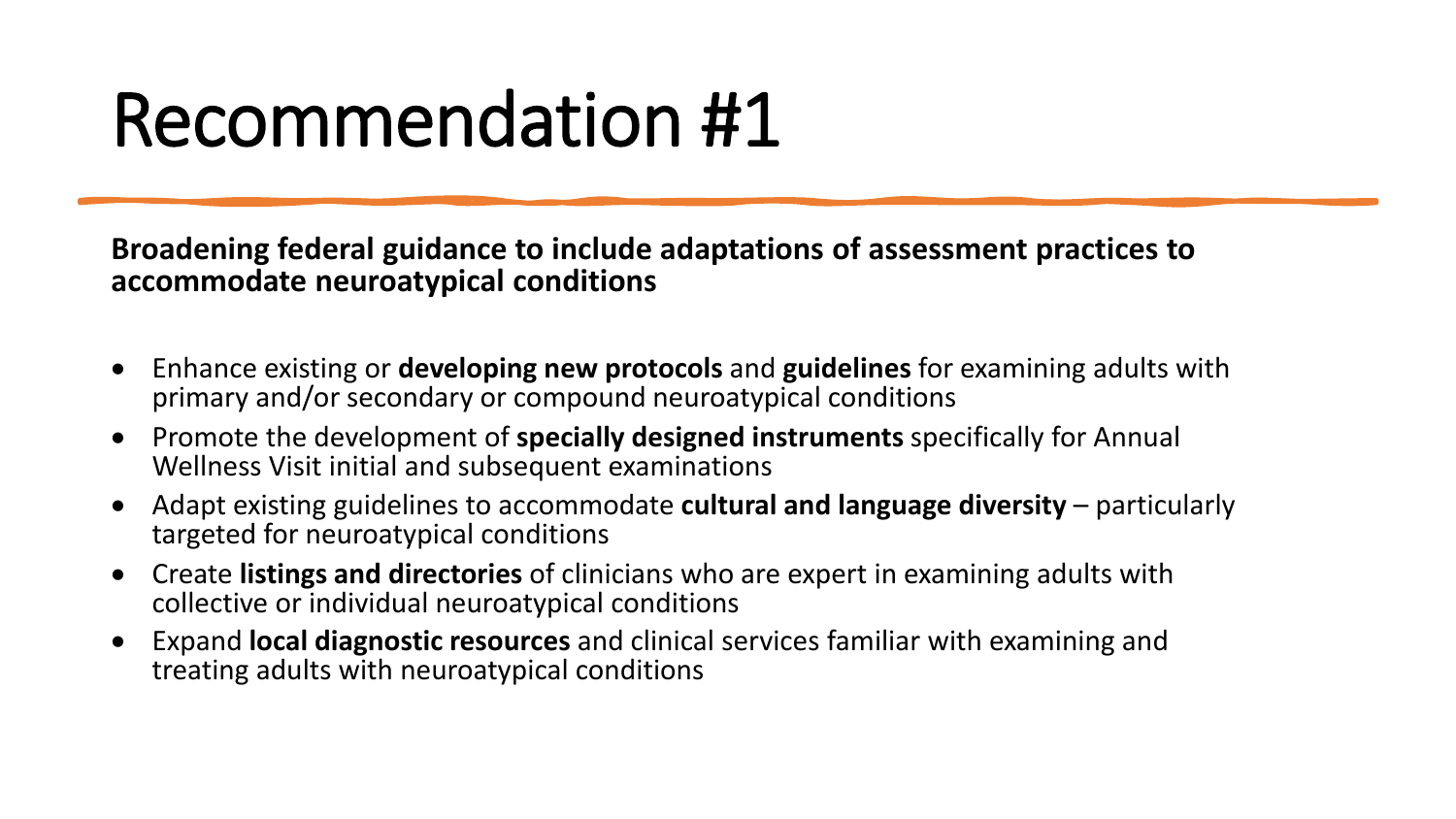## Recommendation #2

**Enhancing education for practitioners to increase knowledge of neuroatypical conditions, how to differentially diagnose MCI or dementia, and how to develop assessment-informed plans for post-diagnostic care**

- **Expand trainings** by federal agencies to reach primary and health care practitioners who are unfamiliar with many of the neuroatypical conditions
- Enlist national professional and multidisciplinary organizations and associations to **develop guidelines** for
	- examining and formally assessing dementia in adults with specific neuroatypical conditions, *and*
	- relating assessment findings to condition and dementia specific supportive resources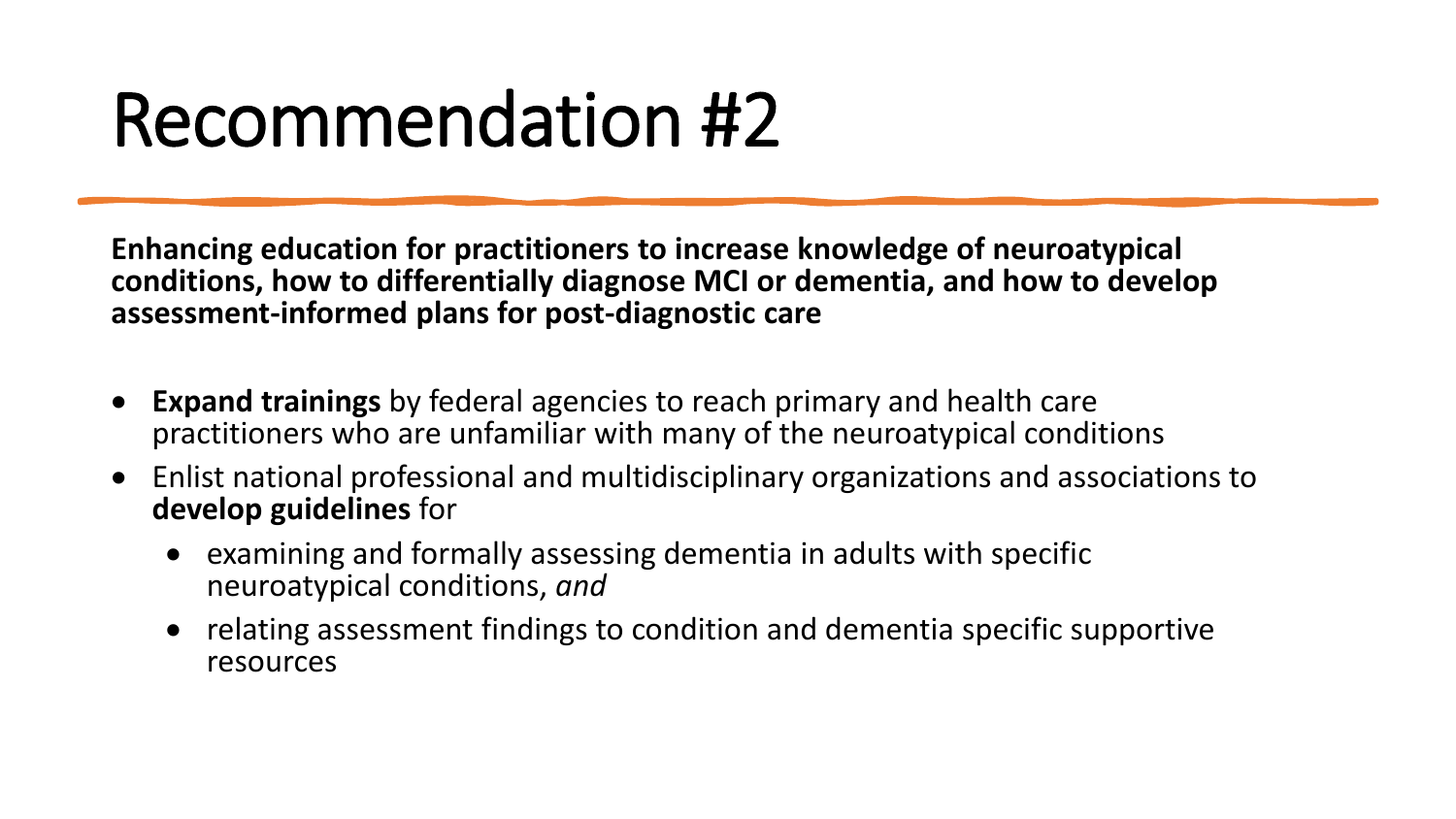## Recommendation #3

**Expanding research to produce more evidence-based information on assessing neuroatypical conditions as part of cognitive impairment screenings**

- Expand **epidemiological and demographic research** on adults to determine the prevalence, nature, and characteristics of select neuroatypical conditions in older age
- Expand **clinical proof of practice and applied research** on interventions of value following diagnosis and as part of plans of care
- Expand **research** on reliability and validity of **specialty instruments** developed or in use in cognitive impairment assessments with select neuroatypical conditions
- Obtain, when feasible, **normative data for different neuroatypical** conditions groups when using existing measures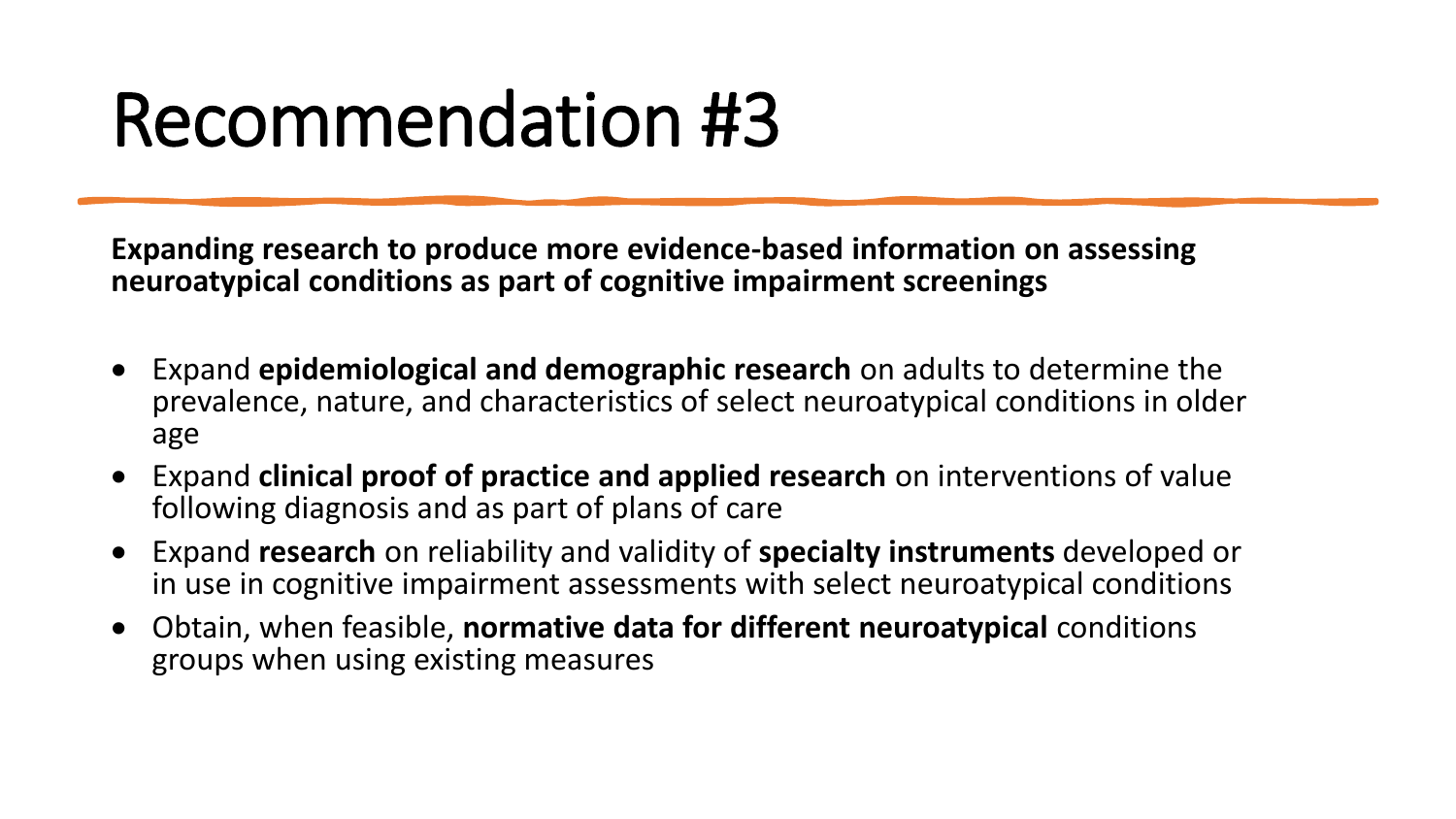#### Post-Assessment Care Planning

#### Glasgow Summit on Intellectual Disability and Dementia

#### Caregiver Staging Model

The support-staging model for caregivers assumes that if …

*care planning workers know the 'mind set' of new or long-term caregivers, related to new information on a relative being diagnosed with dementia, or wrestling with new ascribed or assumed caregiving responsibilities,* 

… then aid and advice can be tailored more effectively – a 'right sized' approach

Staging may be broken down as the:

- "**diagnostic phase"** *seeking validation as to the cause of change in function early on with an assessment for dementia as well as later with the onset of other causes that change behavior*
- "**explorative phase"** *accepting the diagnosis and exploring support options as they apply to the dementia diagnosis as well as additional conditions that arise*
- "**adaptive phase**" *managing the symptoms of dementia*
- "**closure phase"** *resolving caregiving issues and relief from responsibilities following end-oflife (where "decompression" occurs)*

Jokinen, N., Gomiero, T., Watchman, K., Janicki, M.P., Hogan, M., Larsen, F., Berankova, A., Santos, F.H., Service, K., & Crowe, J. (2018). Perspectives on family caregiving of people aging with intellectual disability affected by dementia: Commentary from the International Summit on Intellectual Disability and Dementia. Journal of Gerontological Social Work, 61(4), 411-431. DOI: 10.1080/01634372.2018.1454563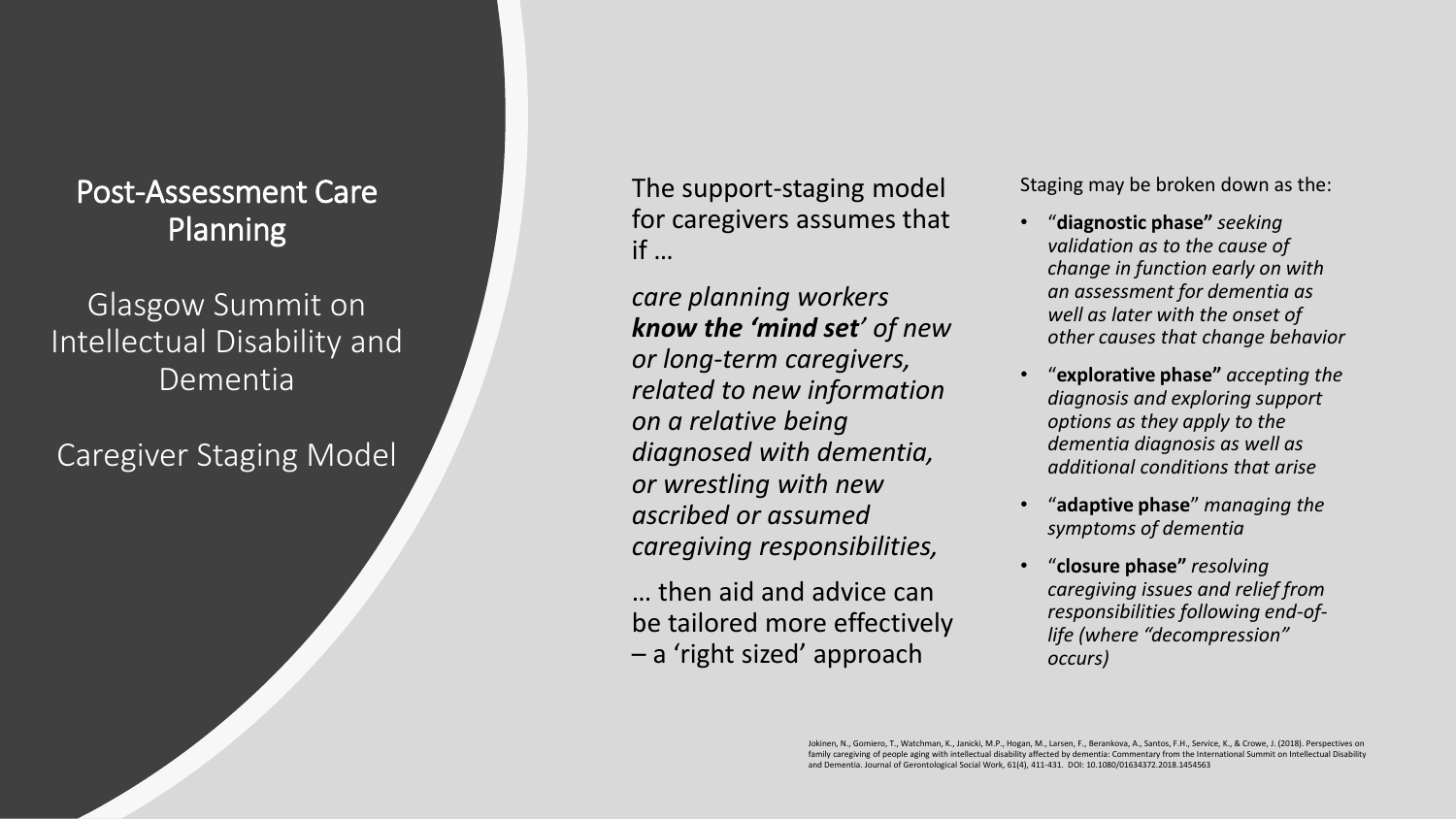## Neuroatypical Conditions Expert Consultative Panel

*Project Principals* Hendrix, J., Janicki, M.P. McCallion, P.

James J. Carollo, PhD Brian Chicoine, MD David X. Cifu, MD Natalie F. Douglas, PhD, CCC-SLP Lucille Esralew, PhD Michael Hall, PhD Philip D. Harvey, PhD Patricia C. Heyn, PhD Wilfreda Lindsey, MD, MS

Seth M. Keller, MD Stephen Ruedrich, MD Jessica Solomon Sanders, MD Flávia H. Santos, PhD Kathryn Service, RN, MS, FNP-BC, CDDN Alex Tagawa, MPH Gregory L. Wallace, PhD Giacomo Vivanti, PhD